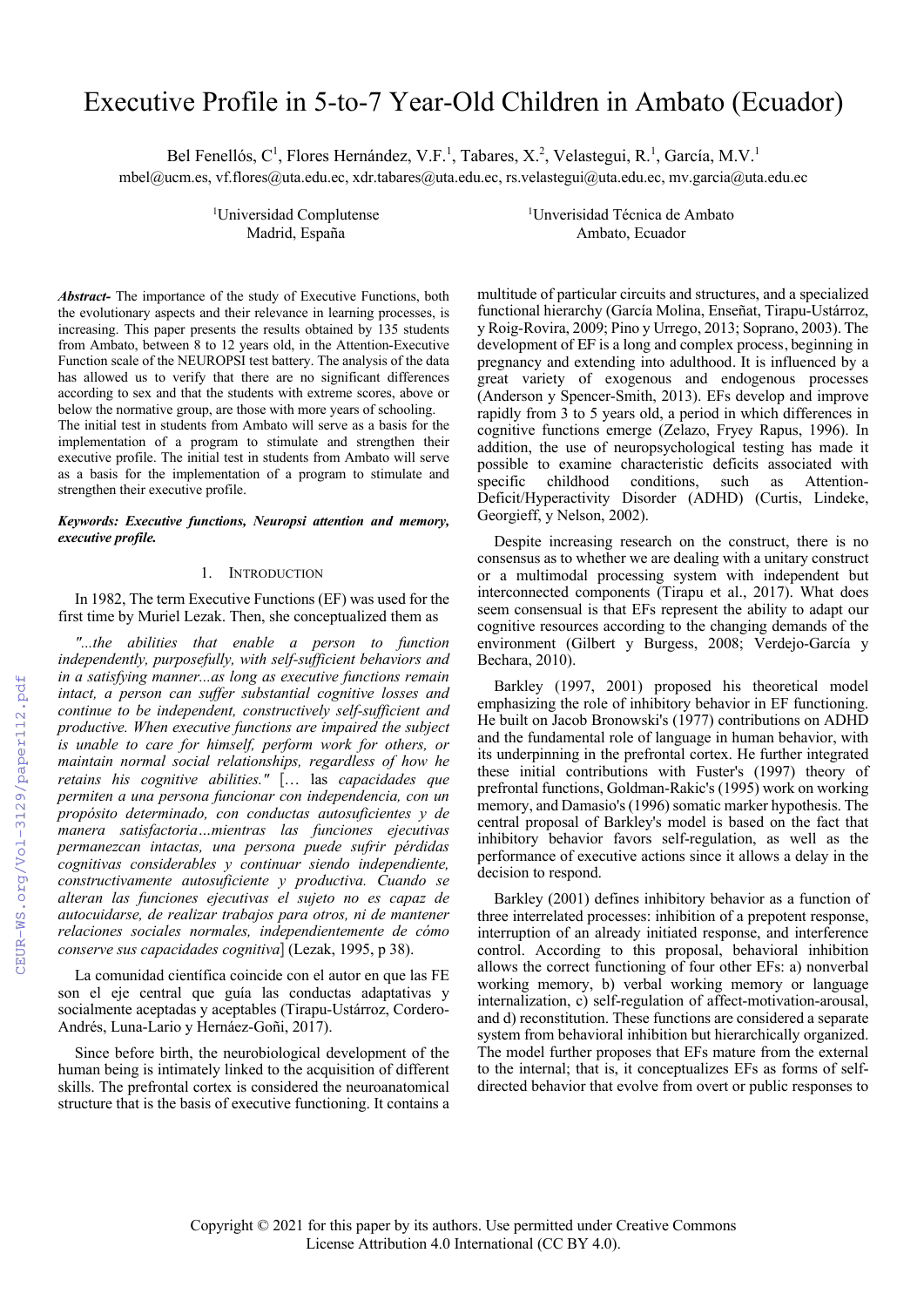covert or private responses, as a means for self-regulation (Colombo, 2020).

In the last decade, the model proposed by Miyake et al. (2000) has been very influential. This model considers *three independent nuclear factors*: inhibition, working memory, and change. It is particularly attractive for developmental psychology, as it assesses these components from very early ages. The model excludes functions commonly considered executives, such as reasoning, planning, and organizational skills..

*The Executive Control System* proposed by Anderson (2002, 2008) also stands out. According to this author, EFs depend on higher-level and lower-level cognitive functions, so they cannot be considered in isolation. There is no consensus on the functions that comprise it, but there is an agreement in considering these functions to be especially important in everyday behavior. From this perspective, the different executive functions are categorized into four interdependent domains: information processing, attentional control, cognitive flexibility, and goal setting. These four domains interact and have bidirectional relationships. Anderson categorizes the different measures of EF available: a) attentional control; b) cognitive flexibility; c) goal setting; and d) information processing. Each of them is detailed in Table 1.

Table 1.

*EF Measure Categories.*

| Category                  | Definition                                                                                                                                                                                                                                                                                                |
|---------------------------|-----------------------------------------------------------------------------------------------------------------------------------------------------------------------------------------------------------------------------------------------------------------------------------------------------------|
| Attentional control       | Ability to selectively attend to specific<br>stimulus                                                                                                                                                                                                                                                     |
| Cognitive<br>flexibility  | Ability to switch to new activities, cope<br>with changes in routines, learn from<br>mistakes and develop alternative<br>strategies, multitasking and temporary<br>storage processes (working memory)                                                                                                     |
| Goal setting              | The initiative, conceptual reasoning,<br>planning skills (anticipating future events,<br>formulating a goal, developing steps to<br>achieve a goal), and organization (ability<br>to organize complex information or to<br>sequence in phases the mastery of a<br>strategy logically and systematically). |
| Information<br>processing | Focuses on speed, fluency, and efficiency<br>in completing new tasks or solving a<br>problema.                                                                                                                                                                                                            |

## 2. CONTEXT

The Universidad Técnica de Ambato proposed the Research Project "Empowerment of executive functions through a brain training and mediated learning program" intending to develop a training and empowerment program for EF in Ecuadorian school children.

As a first activity, 135 underage children were evaluated. Those results are shown in this work. Thus, their executive profile, strengths, and weaknesses have been established. These data have served as the basis for the design of the stimulation and reinforcement program.

## 3. DESCRIPTION

The research conducted is clinical, descriptive, and crosssectional. The methodology is quantitative, with the application of the test battery and statistical data analysis.

## 3.1. Participants

The sample consisted of 135 students from Ambato, between the ages of nine, ten, eleven, and twelve.

The underage children's participation was voluntary. They all were from Ambato, between 5 to 7 years old. The students did not present any special needs.

The tests were applied during the third trimester of 2020.

#### 3.2. Data collection instrument.

The testing instrument used was *NEUROPSI: Evaluación Nauropicológica Breve en Español* (Ostrosky Solís et al., 2012).

The Neuropsi battery evaluates attention, memory, and executive functions through 13 subscales. These subscales are grouped into five sections: I. Orientation, II. Attention and Concentration, III. Executive Functions, IV. Memory Encoding, and V. Memory Evocation.

The sum of the direct scores allows to obtain three global performance indexes in a) Attention-Executive Functions, b) Memory, and c) Total Attention and Memory. The direct scores are transformed into standarized scores, classifying the performance of each subject according to the ranges shown in Table 2.

#### Table 2.

*Classification according to the standardized scoring*

|     | Standardized total score | Clasifications     |
|-----|--------------------------|--------------------|
| 116 | 127                      | <b>High Normal</b> |
| 85  | 115                      | Normal             |
| 70  | 84                       | Slight Alteration  |
|     | 69                       | Severe Alteration  |

The data analyzed in this work correspond to the *Attention-Executive Functions* index since they are the ones that allow the establishment of the profile of the subject

The verification of the adequacy of the language tests was carried out by interviewing five teachers from the schools involved in the study. Ten students were also randomly selected to determine the level of education and comprehension of students. This verification made it possible to determine that the questions did not require any modification.

# 3.3. Statistical Analysis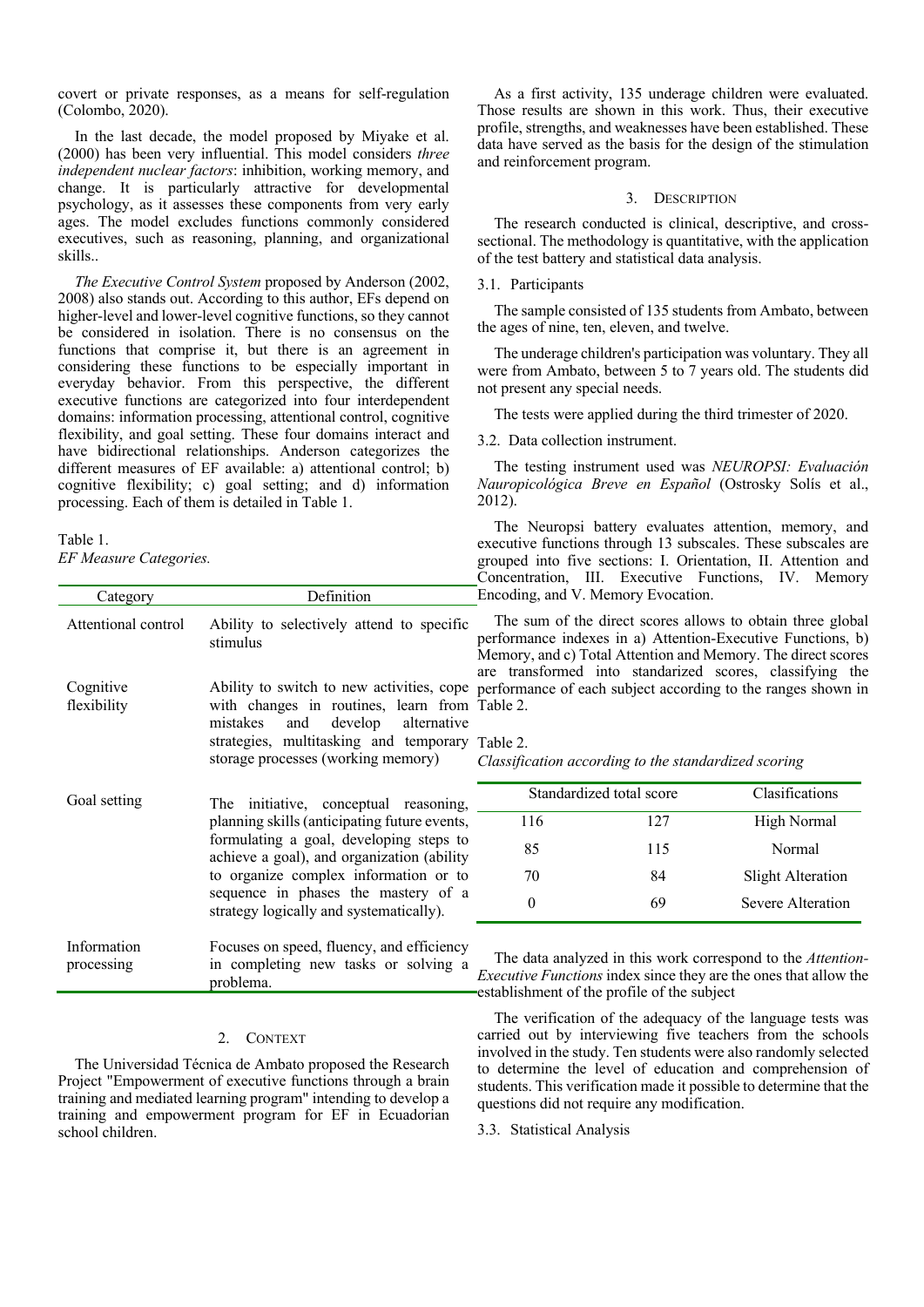Due to the global health situation, the application of the test was carried out individually through the Zoom virtual videoconferencing platform.

An exploratory data analysis was performed to identify missing data, errors, and outliers. The information consolidation process was carried out in an Excel spreadsheet to verify the information provided and to obtain data according to the research interest.

## 3.4. Ethical Aspects

Informed consents were applied individually to parents or guardians. They were informed of the purpose of the study, the safe and confidential handling of the data, as well as its use for academic purposes.

#### 4. RESULTS

The results obtained were evaluated according to the overall score obtained by the students, gender, and years of schooling.

#### 4.1 Overall score of the Attention-Executive Function Index

The analysis of the total scores of the 135 children showed that most of them, 93.33%, obtained results that were within the "normal" range. Table 3 shows that only one student obtained a high normal result and two had a severe alteration.

Figure 1 shows the children's distribution according to the global score obtained in the Attention-Executive Function.

#### Table 3.

*Distribution of underage children according to their global score*

| Evaluation<br>Criteria |     | Clasificatio | Number of<br>students | $\frac{0}{0}$ |  |  |
|------------------------|-----|--------------|-----------------------|---------------|--|--|
| Maximum P- Minimum P.  |     | n            |                       |               |  |  |
| 116                    | 127 | High Norm.   | 1                     | 0,74%         |  |  |
| 85                     | 115 | Normal       | 126                   | 93,33%        |  |  |
| 70                     | 84  | Slight Alt.  | 6                     | 4,44%         |  |  |
| 0                      | 69  | Severa Alt.  | 2                     | 1,48%         |  |  |
| Total                  |     |              | 135                   | 100%          |  |  |



**Fig 1.** *Distribution of underage children according to their global score*

### 4.2. Results by gender

The overall results according to gender are shown in Table 4. The distribution of the classification criteria is similar for men and women (Figure 2).

|  |  |  | Table 4. Results by gender. |  |  |
|--|--|--|-----------------------------|--|--|
|--|--|--|-----------------------------|--|--|

|                                                | Proposed evaluation |                      | Gender |                        |          |                        |  |
|------------------------------------------------|---------------------|----------------------|--------|------------------------|----------|------------------------|--|
| criterion attention and<br>executive functions |                     | Clasification        | M      | $\frac{0}{0}$          | F        | $\frac{0}{0}$          |  |
| 116                                            | 127                 | High Normal          | 1      | 0,74%                  | $\theta$ | 0,00<br>$\frac{0}{0}$  |  |
| 85                                             | 115                 | Normal               | 66     | 48,89<br>$\frac{0}{0}$ | 60       | 44,44<br>$\frac{0}{0}$ |  |
| 70                                             | 84                  | Slight<br>Alteration | 3      | 2,22%                  | 3        | 2,22<br>$\frac{0}{0}$  |  |
| $\theta$                                       | 69                  | Severe<br>Alteration |        | 0,74%                  |          | 0,74<br>$\%$           |  |
|                                                | <b>TOTAL</b>        |                      | 71     | 52,59<br>$\frac{0}{0}$ | 64       | 47,41<br>$\frac{0}{0}$ |  |



**Fig 2.** *Distribution of results according to gender*

4.3. Results according to years of schooling

Table 6 shows, the subjects with more years of schooling present a greater number of results classified as normal. In the groups with five and seven years of schooling, there is one child with a *severe alteration* classification, and in the group with seven years of schooling, there is one child with a *high normal* classification.*.*

**Tabla 6.** Table 6. Results of the underage students according to years of schooling

| <b>Proposed evaluation</b><br>criterion attention and<br>executive functions<br>ion<br><b>Standardized total</b><br>score |       | <b>Clasificat</b>    | <b>Schooling years</b> |                        |          |                        |          |                        |
|---------------------------------------------------------------------------------------------------------------------------|-------|----------------------|------------------------|------------------------|----------|------------------------|----------|------------------------|
|                                                                                                                           |       |                      | 5                      | $\frac{0}{0}$          | 6        | $\frac{0}{0}$          | 7        | $\frac{0}{0}$          |
| 116                                                                                                                       | 127   | High<br>Normal       | $\theta$               | $0.00\%$               | $\Omega$ | $0.00\%$               | 1        | 1,68<br>$\frac{0}{0}$  |
| 85                                                                                                                        | 115   | Normal               | 32                     | 88,89<br>$\frac{0}{0}$ | 37       | 92,5%                  | 57       | 96,61<br>$\frac{0}{0}$ |
| 70                                                                                                                        | 84    | Slight<br>Alteration | 3                      | 8.33%                  | 3        | 7.5%                   | $\theta$ | 0,00<br>$\frac{0}{0}$  |
| $\mathbf{0}$                                                                                                              | 69    | Severe<br>Alteration | 1                      | 2.78%                  | $\Omega$ | $0.00\%$               | 1        | 1,68<br>$\frac{0}{0}$  |
|                                                                                                                           | Total |                      | 36                     | 26,67<br>$\frac{0}{0}$ | 40       | 29,63<br>$\frac{0}{0}$ | 59       | 43,70<br>$\frac{0}{0}$ |

#### 5. CONCLUSIONS

The Students' evaluation allows us to affirm that most of them obtain "normal" results concerning their normative groups.